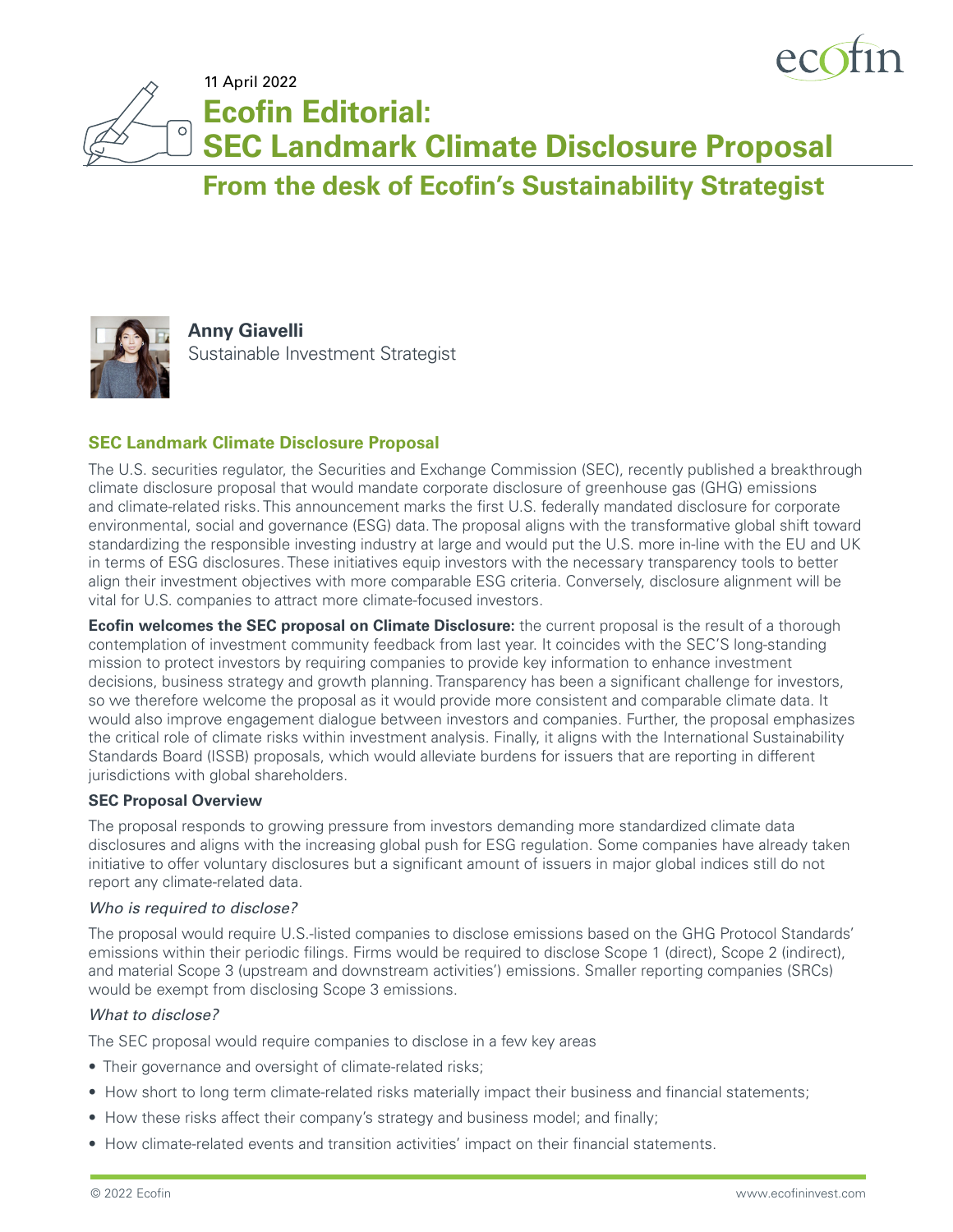



• Further disclosures would also be required for firms who have already released climate scenario analysis, transition plans or particular set goals or targets.

## **SEC goes beyond TCFD**

The proposal is aligned with the Task Force on Climate Related-Financial Disclosures (TCFD) and the Greenhouse Gas Protocol, but it also expands beyond those initiatives' scope. It would further enhance the TCFD's position as a global climate reporting framework and more importantly would become compulsory. It is not simply a reporting framework as the ultimate purpose would be to provide standardized, material and comparable data to be incorporated within investment decisions.

Some major expansions beyond TCFD are detailed below:

Governance: In terms of Governance, the SEC expands on identifying board members for the oversight of climate risks and members' and management's climate-related expertise.

Forward-looking data: In addition to emissions data, which depict historical trends, companies would also be required to disclose some forward-looking data including climate targets and strategies to meet such targets. Annual data to indicate progress and information on how this has been achieved would also be disclosed; major asset managers are already gathering this data within their ESG analysis across various formats. Whenever available, details of transition plans would also be disclosed under the requirement.

Climate-related financial metrics: The new proposal defines three categories in which it would require disclosures for financial statements: financial impact metrics, expenditure metrics and financial estimates and assumptions. This would be a real step-forward toward ESG integration at a corporate level. This is a reflection of the fact that economic models are expanding to include climate factors. The intrinsic relationship between climate risks and financial risks is undebatable, therefore they should be identified and quantified accordingly within financial statements. The proposal is also more descriptive than TCFD around metrics and methodologies.

Internal carbon pricing: If a firm utilizes internal carbon pricing, the proposal would require disclosures of internal carbon pricing. An internal carbon price is a firm's internal estimated cost of carbon. The disclosure of such pricing would allow further insight into company planning tools.

Assurance: The proposal would require an attestation report with various assurance levels on Scope 1 and 2 emissions. Traditional financial statement audits leverage this concept of assurance to ensure companies are held accountable. Further, the proposal would require firms to use a third party to verify GHG emissions data. This verification would lead to further alignment, transparency and honesty across disclosures.

#### **Other thoughts on the proposal:**

- Less complex but less comprehensive vs the EU Taxonomy: we believe the EU Taxonomy is the most comprehensive sustainability regulation currently, however it comes with its complexities of interpretations and implementations. It also needs to follow a quite elaborate bureaucratic process. Around matters related to E, the SEC proposal appears to be a more straightforward and less complex framework. Nonetheless, we believe the proposal is lacking consideration around social issues. We expect the scope to expand to the entirety of the ESG spectrum, especially given the increasing focus on a just transition, which will be a main topic of discussion at the 27th session of the Conference of the Parties (COP 27).
- Scope to close regulatory gap with other regions: we are seeing more and more local ESG taxonomies emerging with Europe as the leader in providing guidance. ESG fund labelling and disclosure requirements are consolidating around the globe. Historically the U.S. has lagged in climate disclosure, hence this could represent an opportunity to demonstrate leadership with a more straightforward framework.
- It will be a bumpy journey: the proposal has been welcomed by some investors, but it has also received strong opposition, including the Republican commissioner Hester Peirce, who stated on the SEC website that "we are not the Securities and Environment Commission" and "the proposed rule would hurt investors, the economy and this agency." Manchin has also jumped on the wagon questioning the authority of the SEC and accusing the proposal to target American fossil fuel companies. The proposal is facing a severe threat; it must counterbalance a messy backdrop of strong fossil fuel support amidst the Ukrainian war, a global energy crisis and the alarming findings from the freshly released Intergovernmental Panel on Climate Change (IPCC) report.